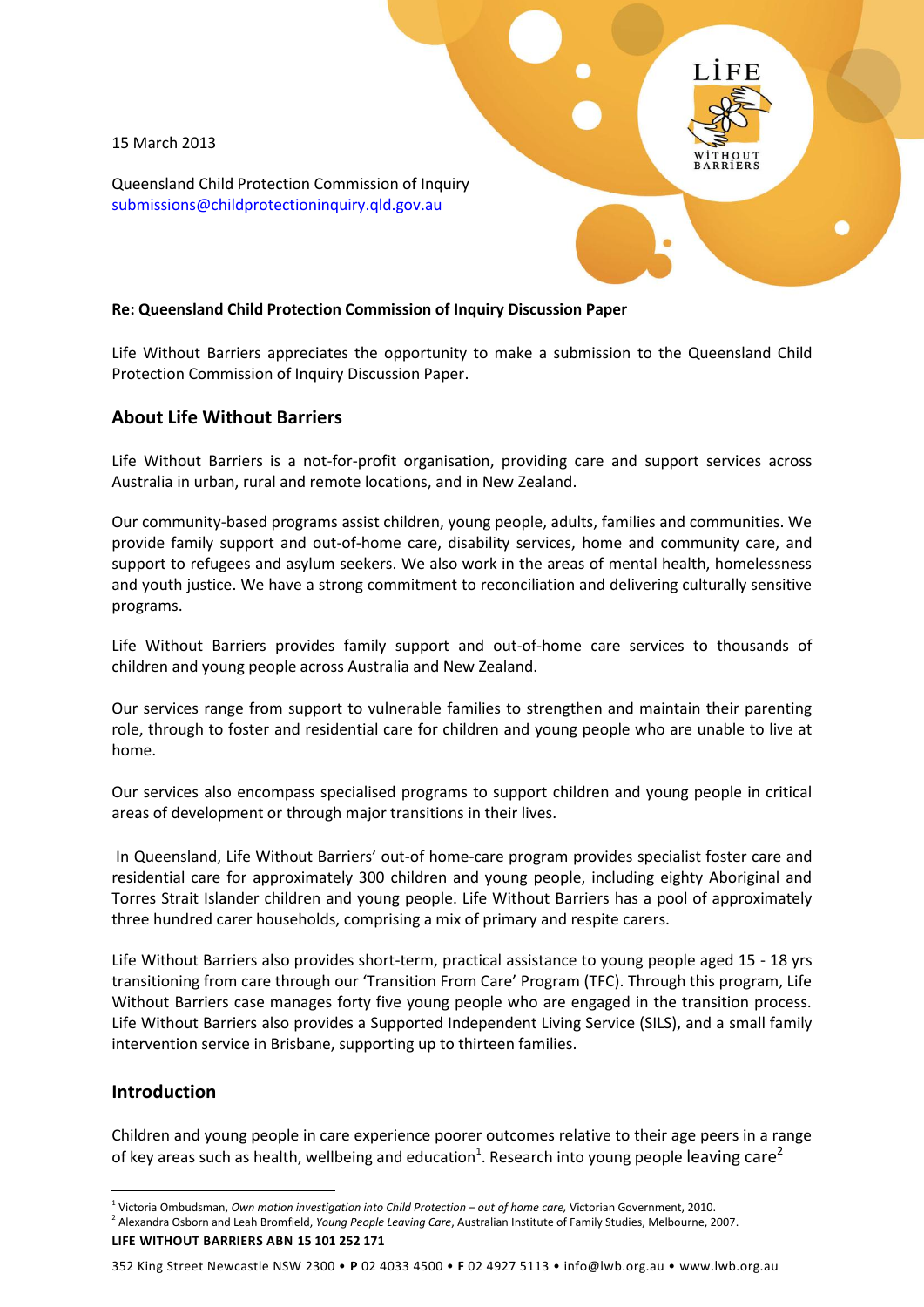has found that they are at risk of negative life outcomes such as unemployment, homelessness and contact with the criminal justice system. Reducing the number of children and young people who enter the child protection system and providing greater stability and permanence for children and young people in care is a shared responsibility that requires a collaborative approach across sectors.

The principles articulated in Life Without Barriers' previous submission to the Queensland Child Protection Commission equally underpin our responses to this current discussion paper:

### 1. **Focus on children**

Our child protection system must be designed to provide the best outcomes for children and young people. Child protection is the responsibility of the family, community and the whole of government. We must work collaboratively to design and implement child-focused services and systems.

#### 2. **Adopt a systems thinking approach**

A systems approach recognises how interrelationships within the system combine in complex ways to influence or shape practice 'on-the-ground'. The value of systems thinking is that it facilitates a focus on whole-of-system transformation, while maintaining attention to the component parts of the intended change. It also enables us to resolve inefficiencies in the design of the system and duplications in effort.

#### 3. **An outcomes-focused approach**

We must use evidence to inform our activities, to implement programs and develop systems that deliver positive outcomes to children and young people.

#### 4. **Promote children's safety within the family and community**

Greater connection, collaboration and commitment from across government is needed to prevent children unnecessarily entering the child protection system. Where children and young people do enter care, building capacity within families and communities to be able to safely restore children must remain a focus.

#### **5. Build the capacity of Aboriginal and Torres Strait Islander agencies and communities**

Aboriginal and Torres Strait Islander children and young people are significantly overrepresented in the child protection system. Providing culturally appropriate care is fundamental to outcomes for Aboriginal and Torres Strait Islander children and young people who enter care. We must work with and support Aboriginal and Torres Strait Islander agencies and communities to improve our responses to these children.

# **Recommendations**

**Recommendation 1:** That strategies for collaboration between agencies be explored further, along with alternate funding mechanisms to facilitate this collaboration

**Recommendation 2:** That the department support and resource collaboration between agencies including modelling of integrated case plans

**Recommendation 3:** That child protection services in Queensland adopt option 1 as a referral model and that a Child Safety Officer, or at least a child protection liaison officer, sit within the community based intake service

**Recommendation 4:** That the effectiveness of mechanisms and tools being used in other jurisdictions such of mandatory reporter's guides and Child Wellbeing Units in allied Departments be explored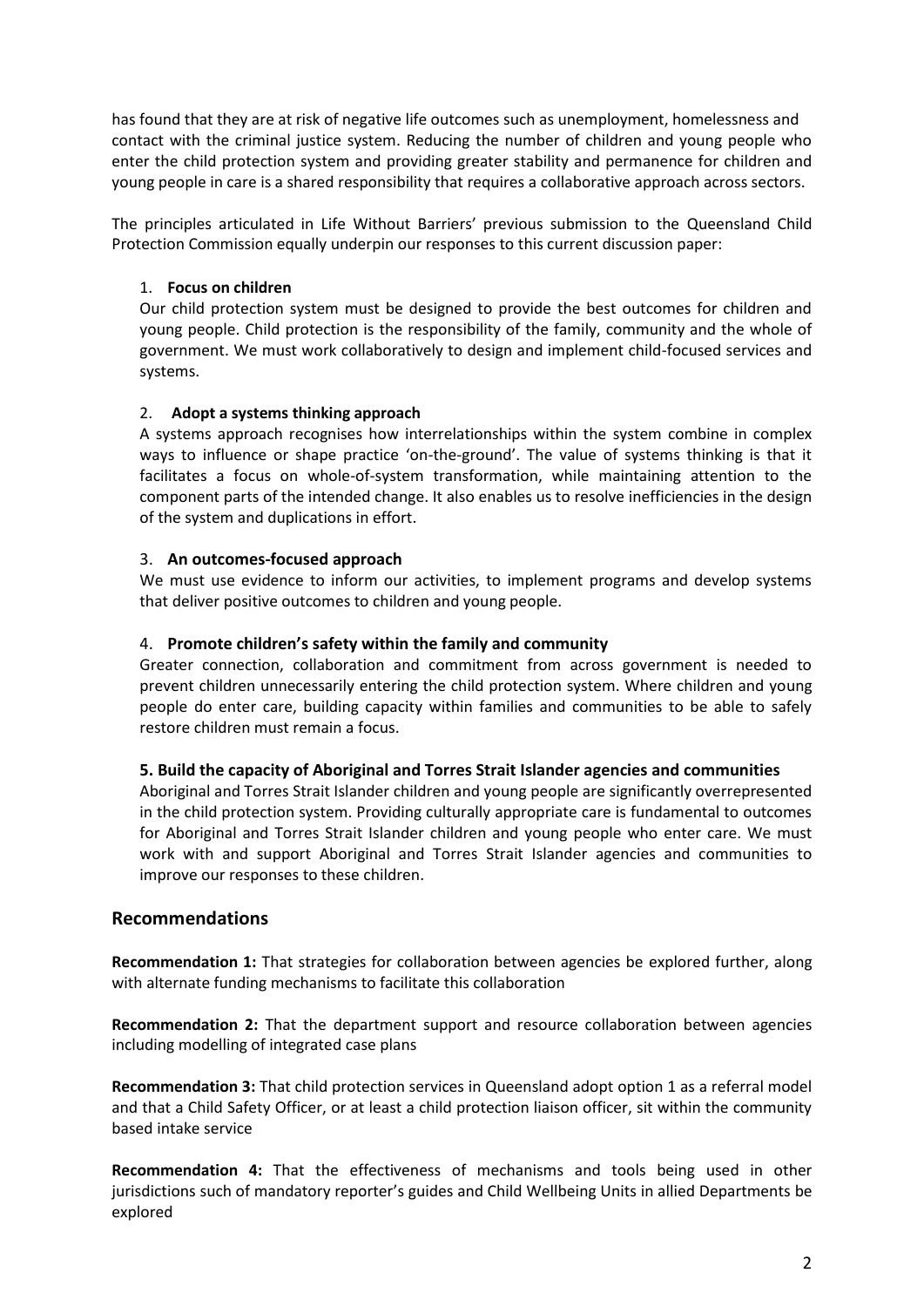**Recommendation 5:** That mechanisms for increasing access to professional advice on child protection matters be explored and developed

**Recommendation 6:** That reviews of case histories and corresponding agency responses with frequently encountered families be introduced and examined

**Recommendation 7:** That the effectiveness of mechanisms for compelling repeat users of tertiary services to attend a support program in use in other jurisdictions be further examined

**Recommendation 8:** That if parents are compelled to attend a support program that it be clearly demonstrated and supported with evidence that a particular program is appropriate to their individual circumstances

**Recommendation 9:** Safe and timely reunification of children to their families of origin should be a fundamental consideration when working with children in care. Where this is not in the best interests of the child, decisions on alternative placements should be made on a case-by-case basis guided by timeframes

**Recommendation 10:** Throughout the reunification process, parents should be afforded every reasonable opportunity to meet case plan goals

**Recommendation 11:** The Child Protection Act should not be amended to include new provisions prescribing the services to be provided to a family by the chief executive before moving to longerterm alternative placements

**Recommendation 12:** Child protection authorities should be required to demonstrate that a real attempt has been made to engage and support through the provision of services relevant to a families' situation before moving to longer-term alternative placements

**Recommendation 13:** That careful consideration be given to the potential negative consequences resulting from granting long-term guardianship to people other than the chief executive

**Recommendation 14:** That where adoption is deemed to be the best placement option, consistent with the best interests of the child, it be more readily available

**Recommendation 15:** That cultural training for child protection workers be improved by drawing on the expertise of Recognised Entities

**Recommendation 16:** Young people leaving care should have the choice to engage in continuing case management support from agencies and continued foster care arrangements up to the age of 24

**Recommendation 17:** Transition from Care programs should be available to all young people leaving care. A review of appropriate policy and legislation should be undertaken to ensure the provision of this program to all young people leaving care

**Recommendation 18:** That government and the broader sector work collaboratively to build the capacity of Aboriginal agencies

**Recommendation 19:** That child safety officers be required to hold tertiary qualifications, ideally in social work, psychology or human services

**Recommendation 20:** That where a child safety officer holds a relevant degree, other than in social work, psychology or human services, that ongoing training and supervision be provided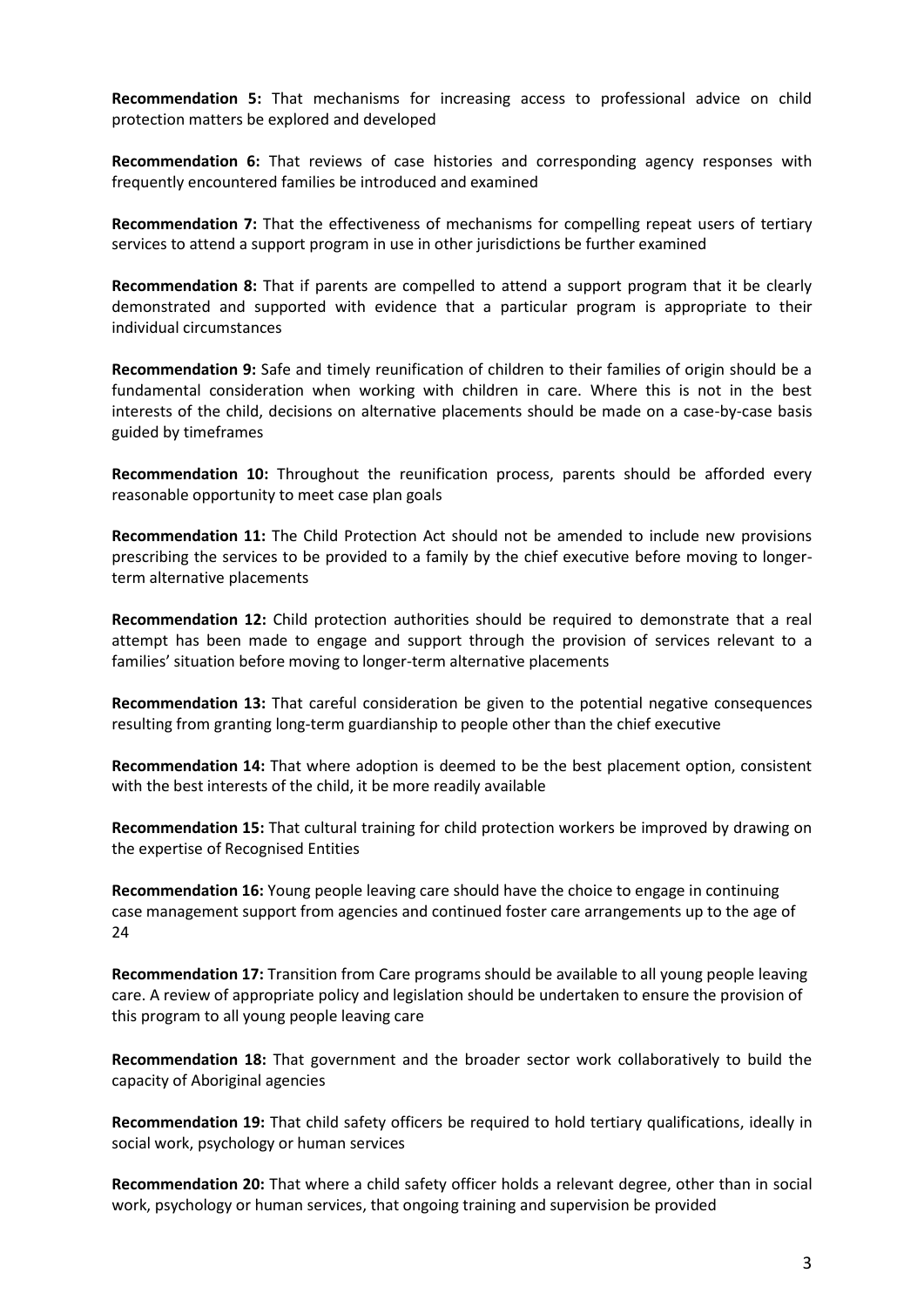**Recommendation 21:** Development of formal mentoring programs for Aboriginal and Torres Strait Islander staff

**Recommendation 22:** Development of a wider range of additional induction training programs relevant to Aboriginal and Torres Strait Islander staff

**Recommendation 23:** Development of formal mechanisms to identify, support and transition staff to management positions

**Recommendation 24:** That Aboriginal and Torres Strait Islander employment targets within Queensland's child protection sector be increased and accompanied by state-wide, concentrated initiatives to recruit Aboriginal and Torres Strait Islander staff and carers into the child protection system

**Recommendation 25:** That departmental licensing and monitoring requirements and structures be streamlined, and that a review of duplication and inefficiency be undertaken

**Recommendation 26:** That Government take a strategic and committed approach to early intervention programs. This includes applying an evidence-informed and outcomes-focused approach to early intervention programs that balances the need for early intervention and tertiary child protection initiatives over time.

# **Discussion**

#### **Reducing demand on the tertiary system**

*1. What is the best way to get agencies working together to plan for secondary child protection services?*

It is important to create structures that enable people to identify as part of a team if agencies are to work effectively together to plan for secondary child protection services. Continuity of membership, clear roles, and team leadership are also critical. Life Without Barriers believes the New Zealand model descried in the discussion paper shows potential to be applied within the Queensland child protection system and fulfils necessary criteria of defined leadership and a single integrated case plan.

Funding enhancements need to be recognised as a fundamental enabler to supporting collaborative practice.

**Recommendation 1:** That strategies for collaboration between agencies be explored further along with alternate funding mechanisms to facilitate this collaboration

#### *2. What is the best way to get agencies working together to deliver secondary services in the most cost effective way?*

There are a variety of approaches and initiatives that would help foster collaboration between agencies to deliver secondary services. Successful collaboration requires commitment at a strategic level to create referral pathways and clarity around responsibilities between agencies for each aspect of work with a family. To be effective, this approach would need to be reflected at a service agreement level and be supported by the department.

Ideally collaborative approaches would be operationalised by the development of a single integrated case plan for each family across all services. A number of logistical issues would need to be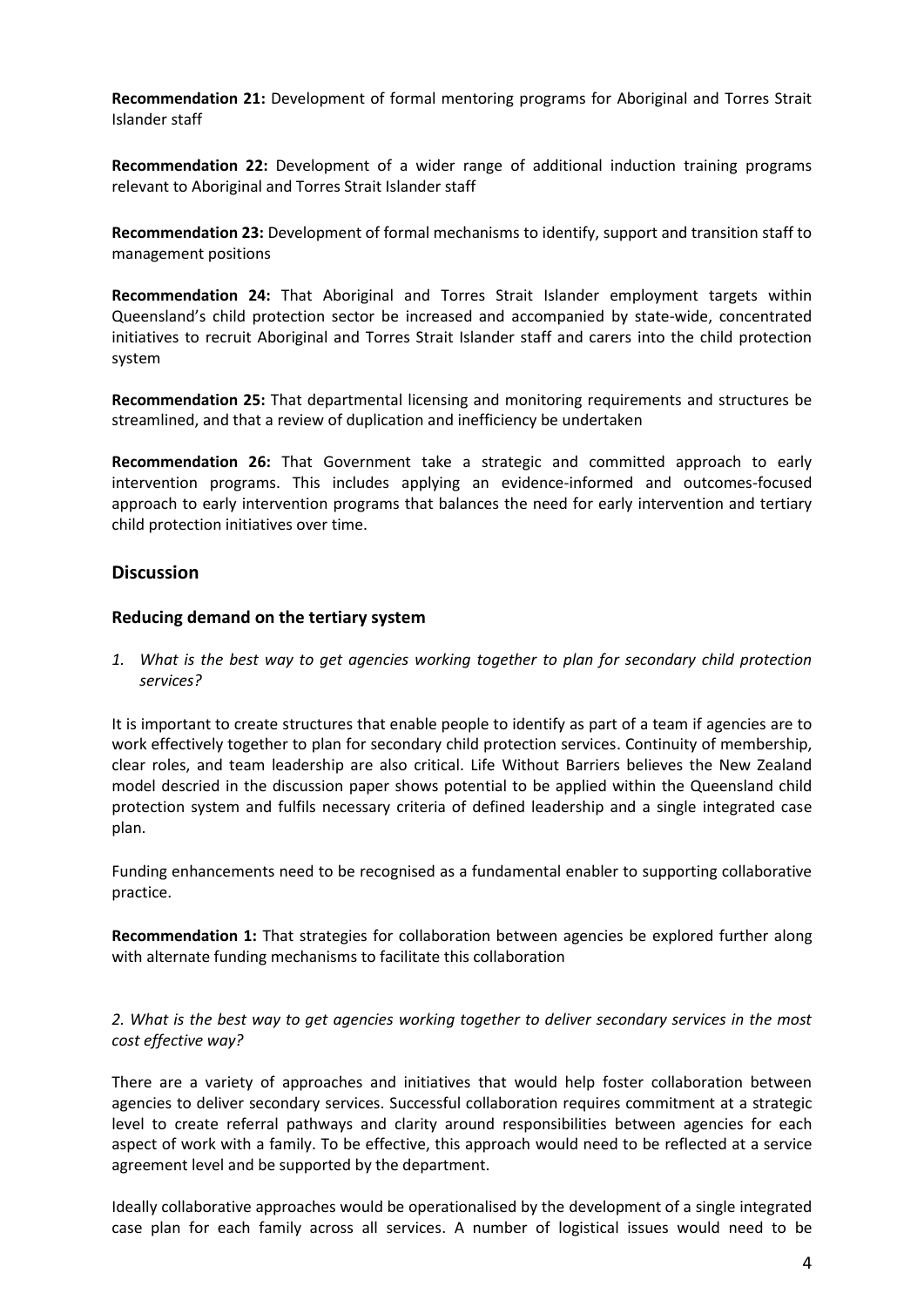addressed for this approach to work including: the designation of a lead agency; clarity on the service frameworks agencies would operate under; the maintenance of consistency across lead agencies; and who would have input/accountability for these case plans.

One cost effective option to support agencies to work collaboratively would be to form virtual teams who work with each other under a designated leader who is responsible for ensuring the development of an integrated family plan.

**Recommendation 2:** That the department support and resource collaboration between agencies including modelling of integrated case plans

# *3. Which intake and referral model is best suited to Queensland?*

Life Without Barriers favours option 1 as an intake and referral model, and in particular its separation of Child Safety and Community based interventions. While this model may take some time for professionals and community members to adjust to, it would mean that families can receive the support that they need without the stigma of being involved with the statutory system, including the opportunity to self-refer. This option also carries the advantage of preventing families coming to the attention of the Department unnecessarily, especially in cases of mandatory reporting.

Within option 1, it seems most beneficial that a Child Safety Officer, or at least a child protection liaison officer, sit within the community based intake service to ensure that families who do require statutory intervention remain visible, and appropriate responses are implemented when needed.

With easily accessible and appropriate tools, professionals and community members would be able to make decisions about which intake service to contact regarding particular families, without confusion, just as there are both emergency and non-emergency contact numbers for the Police.

The geographical size of Queensland presents challenges to any referral system and consideration will need to be given as to how any proposed model will remain effective in regional and remote areas.

**Recommendation 3:** That child protection services in Queensland adopt option 1 as a referral model and that a Child Safety Officer, or at least a child protection liaison officer, sit within the community based intake service

# *4. What mechanisms or tools should be used to assist professionals in deciding when to report concerns about children? Should there be uniform criteria and key concepts?*

The best guidance for decision making around child protection concerns is having access to a skilled person to discuss proposed courses of action. Mechanisms for facilitating this in practice should be a key component of any proposed model.

Mandatory reporter's guides and Child Wellbeing Units in allied Departments have been utilised in NSW to assist professionals to make decisions around when to report concerns about children. These mechanisms appear to have been useful and their potential for application in Queensland is one option that could be examined further.

**Recommendation 4:** That the effectiveness of mechanisms and tools being used in other jurisdictions such of mandatory reporter's guides and Child Wellbeing Units in allied Departments be explored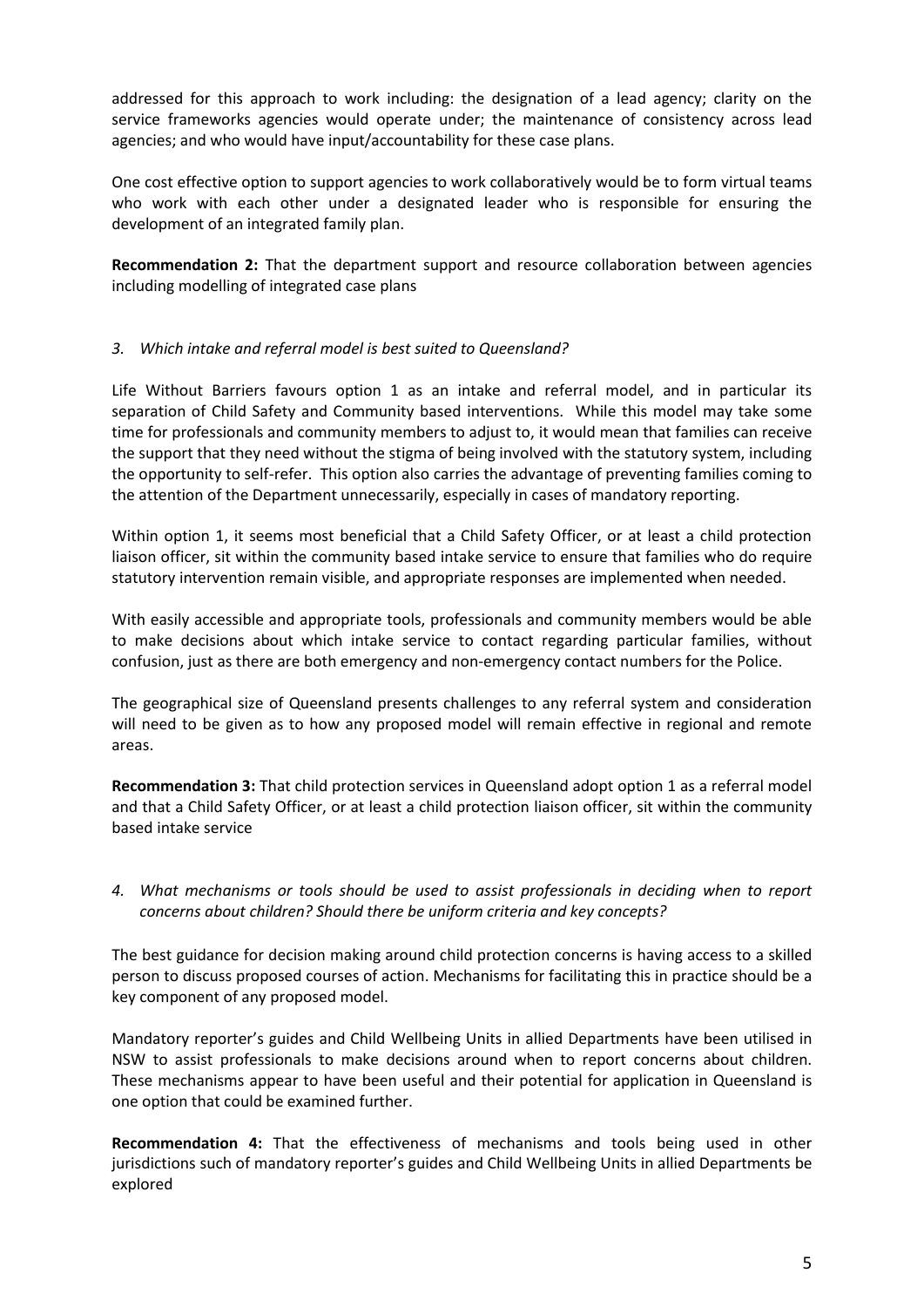**Recommendation 5:** That mechanisms for increasing access to professional advice on child protection matters be explored and developed

#### **Investigating and assessing child protection reports**

*6. How could we improve the system's response to frequently encountered families?*

Improving the system's response to frequently encountered families requires cross agency work over longer time periods and preferably with a continuity of staff.

The implementation of regular reviews that closely examine case histories and corresponding agency responses is one approach that may help improve responses to frequently encountered families.

**Recommendation 6:** That reviews of case histories and corresponding agency responses with frequently encountered families be introduced and examined

*7. Is there any scope for uncooperative or repeat users of tertiary services to be compelled to attend a support program as a precondition to keeping their child at home?*

This is something that is currently practiced in Western Australia through Responsible Parenting Orders and is being considered by the NSW Government through the potential creation of a mandatory Parenting Capacity Order.

Life Without Barriers supports a mechanism for compelling a parent/s to attend a support program only if it can be first established that the prescribed program is evidence based and effective in the context of the individual family's circumstances.

A number of other considerations must also be taken into account including the capacity of a parent to attend a program (due to factors such as child care or transport); the availability of services in remote areas; whether one or both parents should attend; and whether it may be advantageous for another family member to attend.

People who experience significant disadvantage, such as Aboriginal, CALD, single parents and parents with mental health issues are over-represented in this population group, and can face additional barriers to successfully fulfilling the requirements of a parenting capacity order. Appropriate services and supports that reflect the needs of diverse population groups must exist if there is to be a reasonable likelihood of successful completion of a prescribed program.

**Recommendation 7:** That the effectiveness of mechanisms for compelling repeat users of tertiary services to attend a support program in use in other jurisdictions be further examined

**Recommendation 8:** That if parents are compelled to attend a support program that it be clearly demonstrated and supported with evidence that a particular program is appropriate to their individual circumstances

#### **Working with children in care**

*10. At what point should the focus shift from parental rehabilitation and family preservation as the preferred goal to the placement of a child in a stable alternative arrangement?*

Safe and timely reunification of children to their families of origin should be a fundamental consideration when working with children in care. If this is unable to occur, particularly in a timely manner, then the focus must shift to other options such as out-of-home care or another arrangement that is consistent with the child's individual needs and circumstances.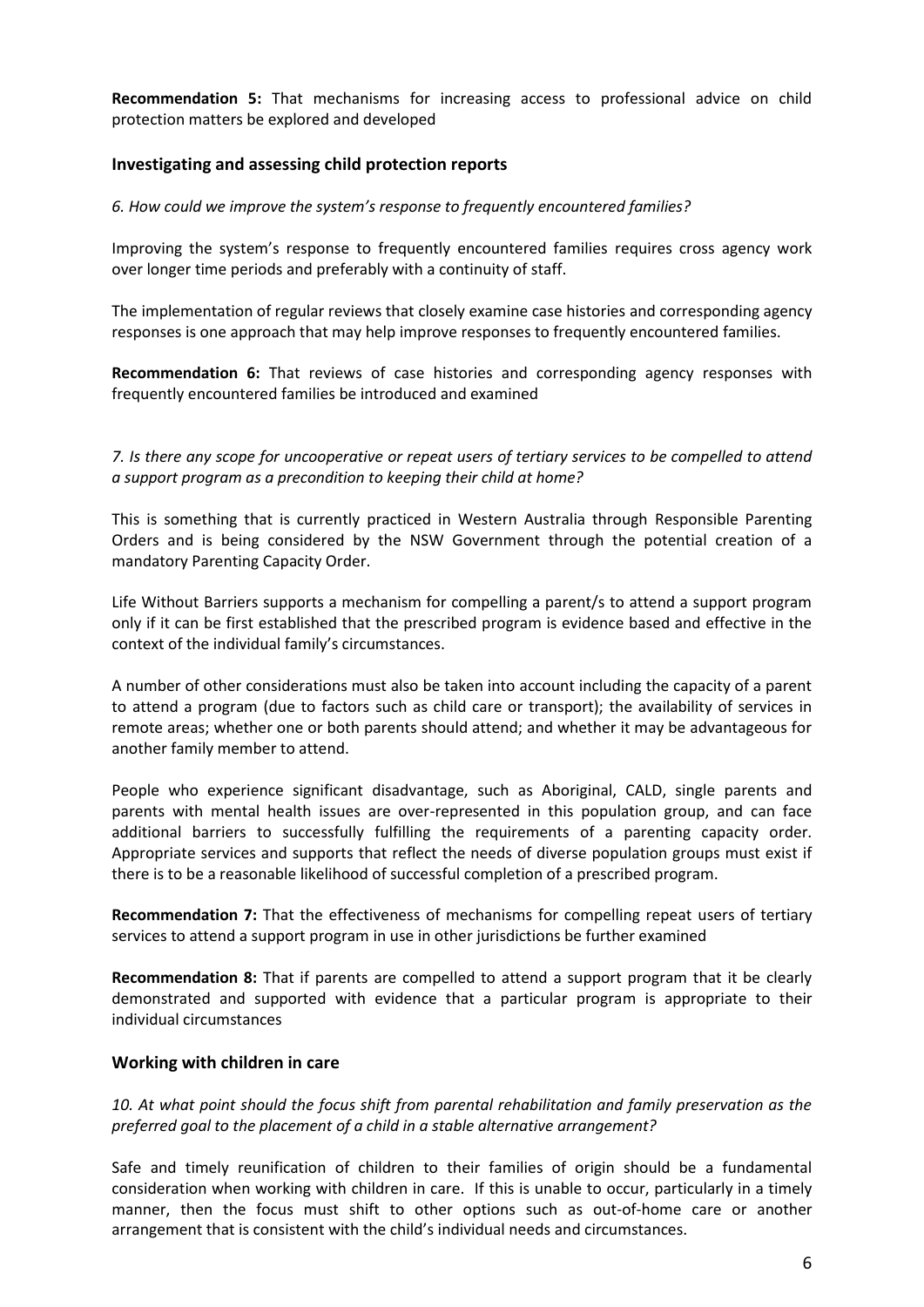It is of great importance that these two processes do not occur in isolation - stability can be achieved for a young person regardless of the case plan goal by providing a stable and safe placement. The views and wishes of the children and young people should play a key role in determining case plan focus and this can be reflected in practice through mechanisms such as feedback directly from the young person to their CSO, as well as information that they provide to therapists/carers/case managers and other support workers.

While the point at which the focus shifts from reunification to a stable alternative arrangement needs to be decided on a case by case basis, there also needs to be some general guidance regarding time frames. The process of reunification must be timely with all stakeholders including NGOs, Child Safety and parents accountable for tasks in the case plan. Contact needs to be considered for each family, including the location of the contact and the frequency. Contact arrangements should be reasonable and reviewed regularly to ensure that reunification continues to progress.

Throughout the reunification process, parents should be afforded every reasonable opportunity to meet case plan goals, including a range of options for parents and families to achieve case plan goals. The solution has to fit the family and this must remain they key objective in trying to ensure every possible support is provided. Parents need to have access to support service from the beginning of the intervention, and this would ideally continue once children are reunified to avoid preventable re-entry into the statutory system.

**Recommendation 9:** Safe and timely reunification of children to their families of origin should be a fundamental consideration when working with children in care. Where this is not in the best interests of the child, decisions on alternative placements should be made on a case-by-case basis guided by timeframes

**Recommendation 10:** Throughout the reunification process, parents should be afforded every reasonable opportunity to meet case plan goals

# *11. Should the Child Protection Act be amended to include new provisions prescribing the services to be provided to a family by the chief executive before moving to longer-term alternative placements?*

Life Without Barriers does not support the Child Protection Act being amended to include new provisions prescribing the services to be provided to a family by the chief executive before moving to longer-term alternative placements. The particular needs of families will vary and there is a reasonable risk that a set of a prescribed services will not be effective in responding to the diverse needs of families. We do not agree that the prescribing of services will necessarily be effective - this proposal does raise the important question of the adequacy of current resourcing and accessibility of secondary support services and these issues should be examined further.

**Recommendation 11:** The Child Protection Act should not be amended to include new provisions prescribing the services to be provided to a family by the chief executive before moving to longerterm alternative placements

**Recommendation 12:** Child protection authorities should be required to demonstrate that a real attempt has been made to engage and support through the provision of services relevant to a families' situation before moving to longer-term alternative placements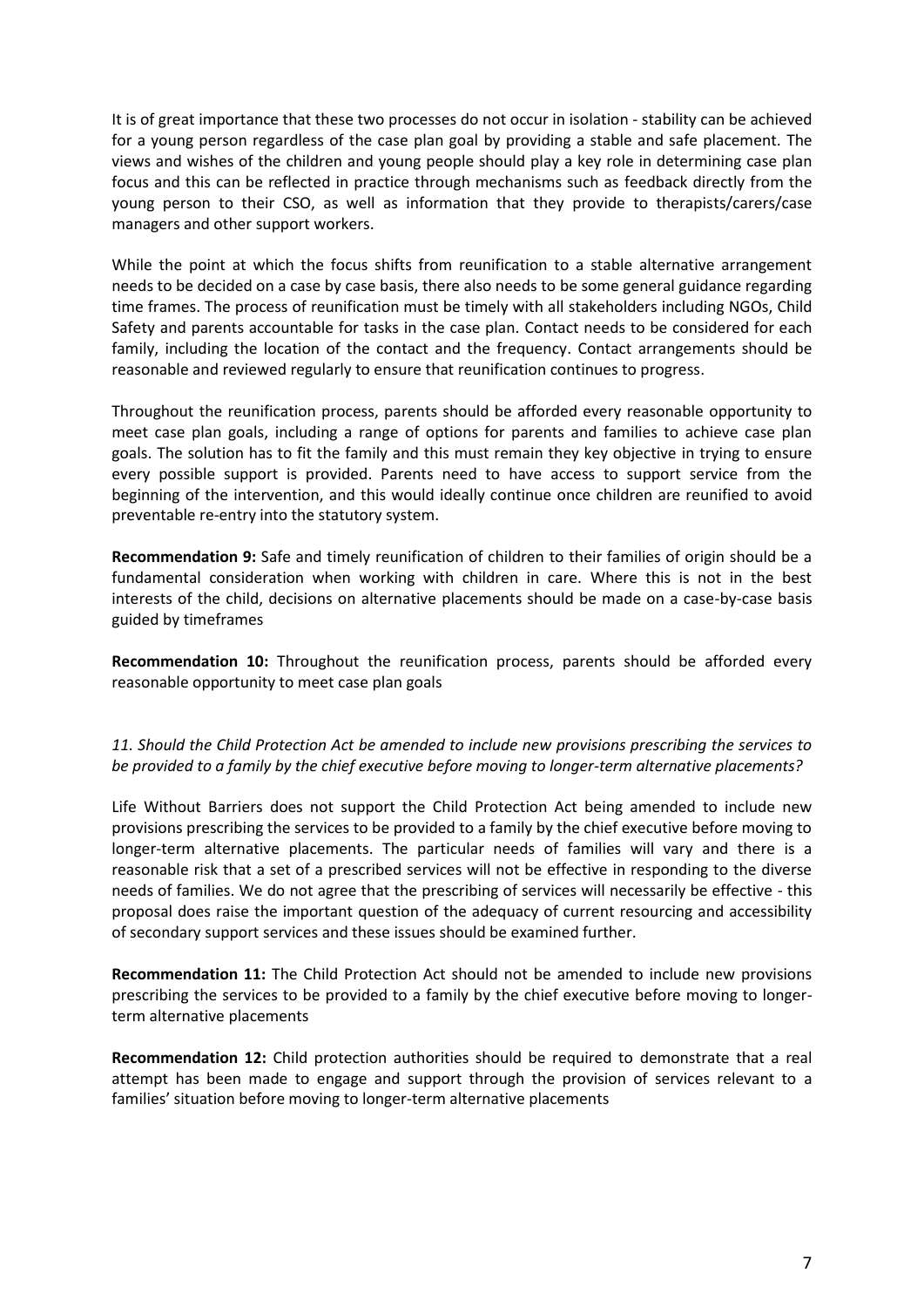*12. What are the barriers to the granting of long-term guardianship to people other than the chief executive?*

There are numerous barriers to granting long-term guardianship to people other than the chief executive including:

- Potential negative impact on maintaining contact with parents and other biological family members. Some Foster carers will be concerned by conflict from the child's family in circumstances where guardianship is held by someone other than the chief executive
- Views and wishes of children and young people may not be fully explored
- A lack of established guidelines regarding what makes someone a "suitable person" or how a CSO may go about gathering information to inform their decision making regarding this
- An absence of financial support when guardianship is given to a third party
- Hesitancy of Courts to make this kind of order due to a preference for reunification
- Issues surrounding accountability in circumstances where guardianship is held by a person other than the chief executive

**Recommendation 13:** That careful consideration be given to the potential negative consequences resulting from granting long-term guardianship to people other than the chief executive

*13. Should adoption, or some other more permanent placement option, be more readily available to enhance placement stability for children in long-term care?*

Adoption or other similar placement options should be more readily available to enhance the stability of children and young people in care. The current child protection and adoption legislation does not allow for this, creating significant issues for a number of young people under Life Without Barriers' care in Queensland who have articulated that they would like to be adopted by a carer or family member.

The NSW Government is currently considering legislative reform that will establish a hierarchy of permanency including elevating adoption as a placement option. While Life Without Barriers unequivocally supports a greater emphasis on permanency, placement decisions must reflect what is most consistent with individual circumstances on a case by case basis.

Aside from adoption, Life Without Barriers believes that there is scope to consider other placement options for achieving greater permanency including long-term guardianship to the foster family and administrative permanency within the context of parental responsibility to the Minister. In practice this could be supported by a formal decision by an agency to make the placement with the carer permanent, while maintaining the umbrella of parental responsibility to the Minister to enable ongoing casework and financial support to be provided.

**Recommendation 14:** That where adoption is deemed to be the best placement option, consistent with the best interests of the child, it be more readily available

# *14. What are the potential benefits or disadvantages of the proposed multidisciplinary casework team approach?*

Life Without Barriers agrees with the potential advantages and disadvantages that are articulated in the Discussion Paper. As a whole we believe the advantages outweigh the disadvantages and this approach should be trialled. For this model to be effective, the roles and responsibilities would need to be clear and lead by an agency or team leader.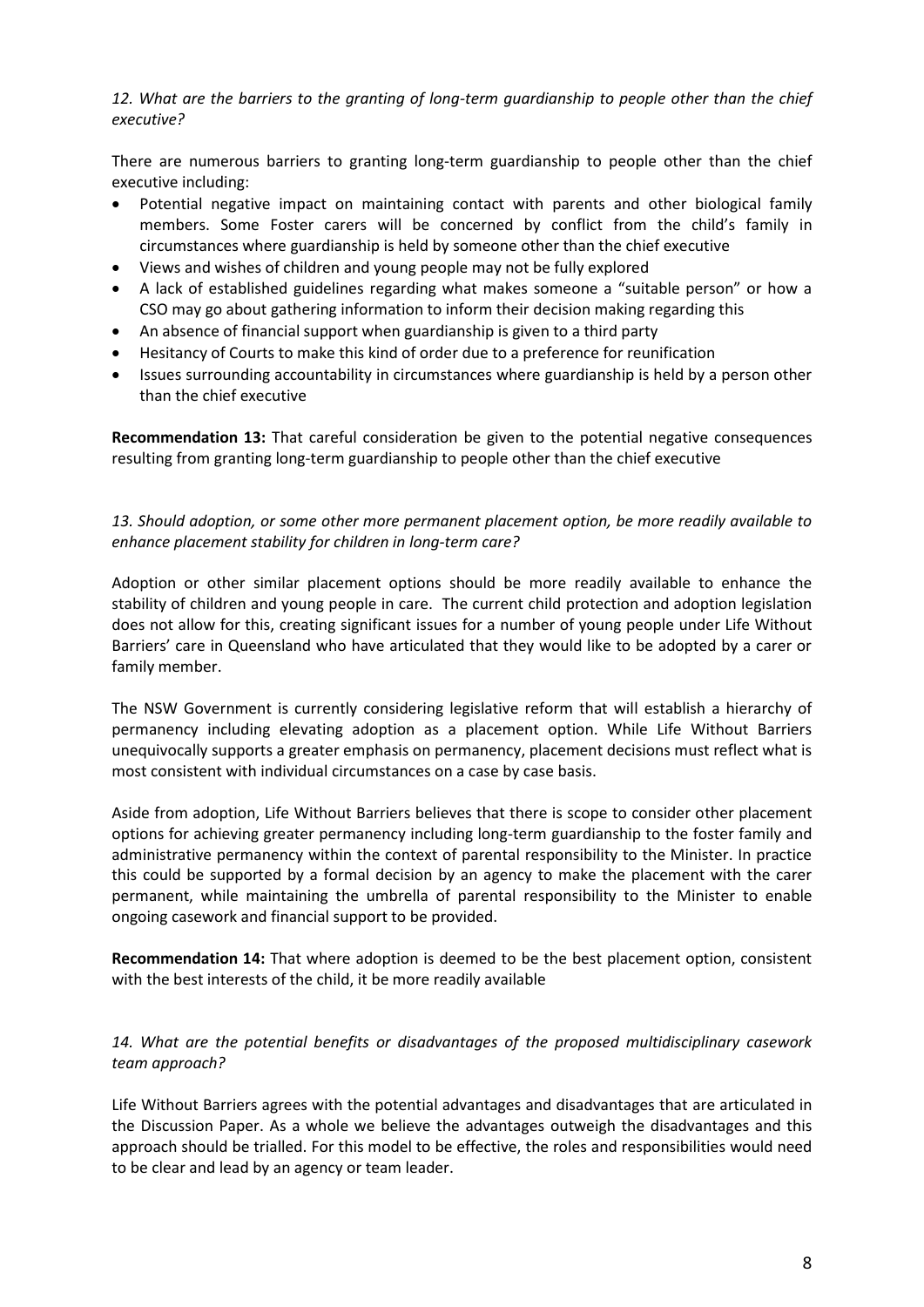*15. Would a separation of investigative teams from casework teams facilitate improvement in case work? If so, how can this separation be implemented in a cost-effective way?*

The separation of investigation teams from casework teams has benefits such as freeing casework teams from the burden of legislative process and evidentiary affidavits, however it also carries risks. While investigation is a very specialised process within the child protection spectrum, some focus on core casework values is needed to avoid a highly forensic approach. In situations such as when children are subject to assessment orders, it is particularly important that investigation teams remain connected to the fundamentals of the casework approach.

*16. How could case workers be supported to implement the child placement principle in a more systematic way?*

The Aboriginal Child Placement Principle provides a hierarchy of placement options designed to recognise an Aboriginal child's right to be raised within their culture. Life Without Barriers supports the full adoption and implementation of the Aboriginal Child Placement Principle.

Government child protection workers generally have very basic cultural training. A deeper understanding of Aboriginal and Torres Strait Islander cultures would support these staff to implement the child placement principle in a more systematic way. Developing this understanding requires supervision and training. Supervisors must have the ability to recognise when to seek cultural advice if it isn't routinely incorporated. Moreover, senior managers should have systems in place to monitor these decisions.

Life Without Barriers believes that cultural training for child protection workers would be improved by drawing on the expertise of Recognised Entities as a source of culturally appropriate advice on Aboriginal and Torres Strait Islander child protection matters. As put forward in our previous submission, we encourage the Queensland Government to work closely with Recognised Entities to identify opportunities to strengthen and promote their functions.

**Recommendation 15:** That cultural training for child protection workers be improved by drawing on the expertise of Recognised Entities

*17. What alternative out-of-home care models could be considered for older children with complex and high needs?*

There are a limited number of models for older children with complex needs and it is critical to reflect on the fact that they are often only as good as the staff and carers who support and implement them. As such, equal emphasis should be placed on the selection, training and support of staff as on the particular model that is utilised. Current alternative models include:

- Community based housing incorporating onsite case management with workers who have a good understanding of the "system" and positive behavioural support
- Supported independent living. Often these children self place with families and an outreach service that works primarily with the young person, however, also incorporates the family system may be appropriate

*18. To what extent should young people continue to be provided with support on leaving the care system?*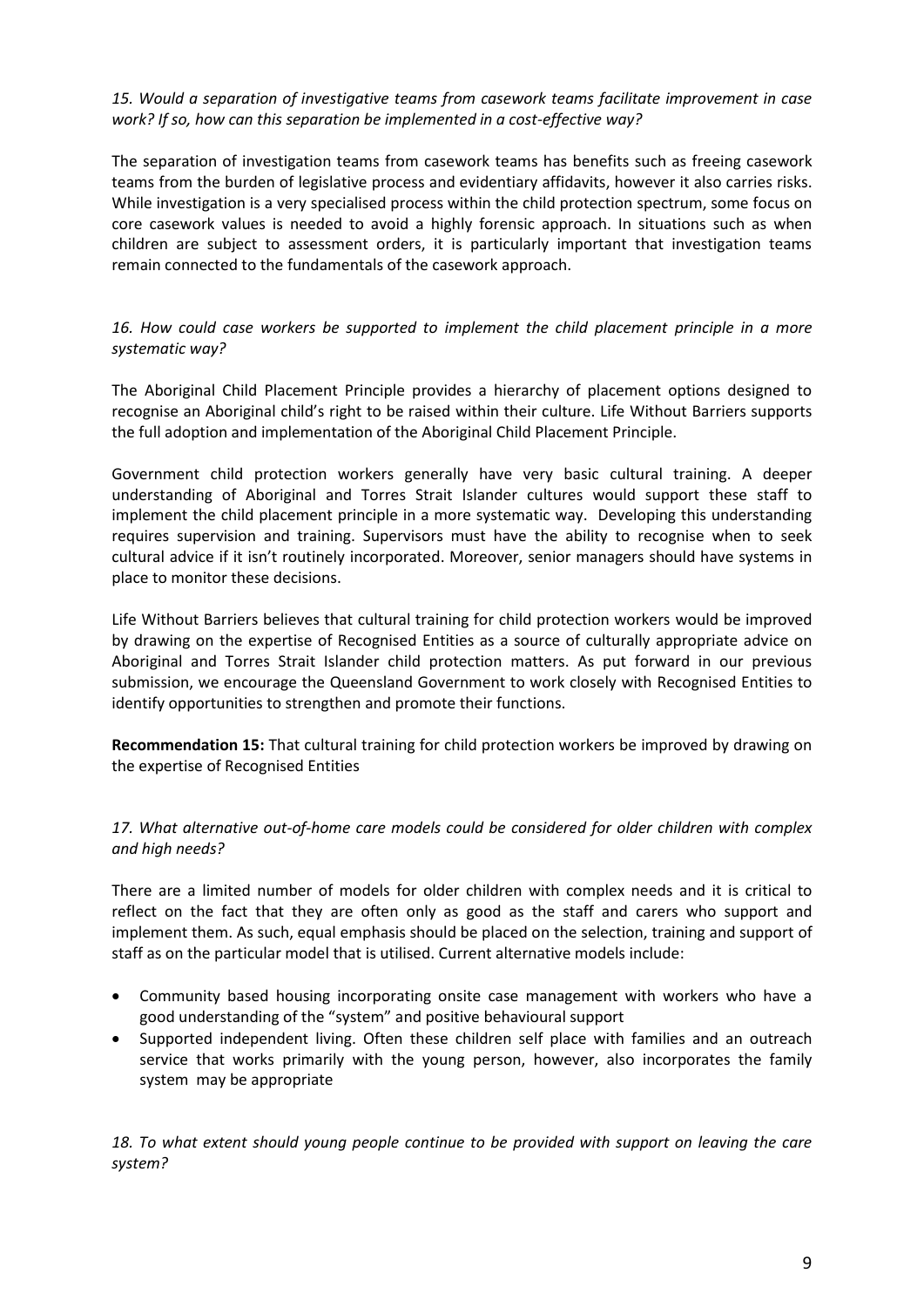Life Without Barriers noted in our previous submission to the Commission that it is unrealistic to expect any young person to be entirely independent on the day they turn 18. Young people leaving care - particularly those who may still be in school - face a range of additional challenges including finding stable accommodation and employment, and are often ill-equipped to identify and access appropriate supports.

Ongoing support after leaving care makes a tangible difference to the life outcomes of young people, with research<sup>3</sup> finding that the extent to which young people felt secure while in care, and the continuity and social support after care, are the main predictors of positive outcomes 4–5 years after leaving care.

Biological children are supported well beyond 18 in most families. While the provision of support should be determined by the individual circumstances of the young person leaving care, young people who have left care should be able to access practical and emotional support if they so choose. Given that young people often return to their biological family, accessible services should exist to develop their capacity to manage family relationships post-care.

Life Without Barriers' previous submission recommended that young people should have the choice to engage support after leaving care including case management support from agencies and continued foster care arrangements up to the age of 24. We also recommended a review of appropriate policy and legislation be undertaken to ensure transition to care programs are available to all young people leaving care in Queensland. A further recommendation was that a whole of government approach to supporting young people leaving care is required to ensure that available supports do not operate in isolation from one another.

**Recommendation 16:** Young people leaving care should have the choice to engage in continuing case management support from agencies and continued foster care arrangements up to the age of 24

**Recommendation 17:** Transition from Care programs should be available to all young people leaving care. A review of appropriate policy and legislation should be undertaken to ensure the provision of this program to all young people leaving care

*19. In an environment of competing fiscal demands on all government agencies, how can support to young people leaving care be improved?*

Research cited in the discussion paper notes that the lifetime costs of people who have exited the care and protection system (health, housing, unemployment, crime etc) far outweigh the investment required to support young people when they leave care.

Support for young people leaving care can be improved through mechanisms including those discussed in the previous question, and through modest investment in improving awareness and access to existing universal services.

Issues of equity and justice for young people for whom the State has been parent must be considered in relation to this question, and should be a key determinate (along with the relative cost of not providing after-care support) of what an appropriate level of expenditure should be.

*20. Does Queensland have the capacity for the non-government sector to provide transition from care planning?*

1

<sup>3</sup> Cashmore, J. and Paxman, M. (2006) *Predicting after-care outcomes: the importance of 'felt' security,* Child & Family Social Work, (11) 3.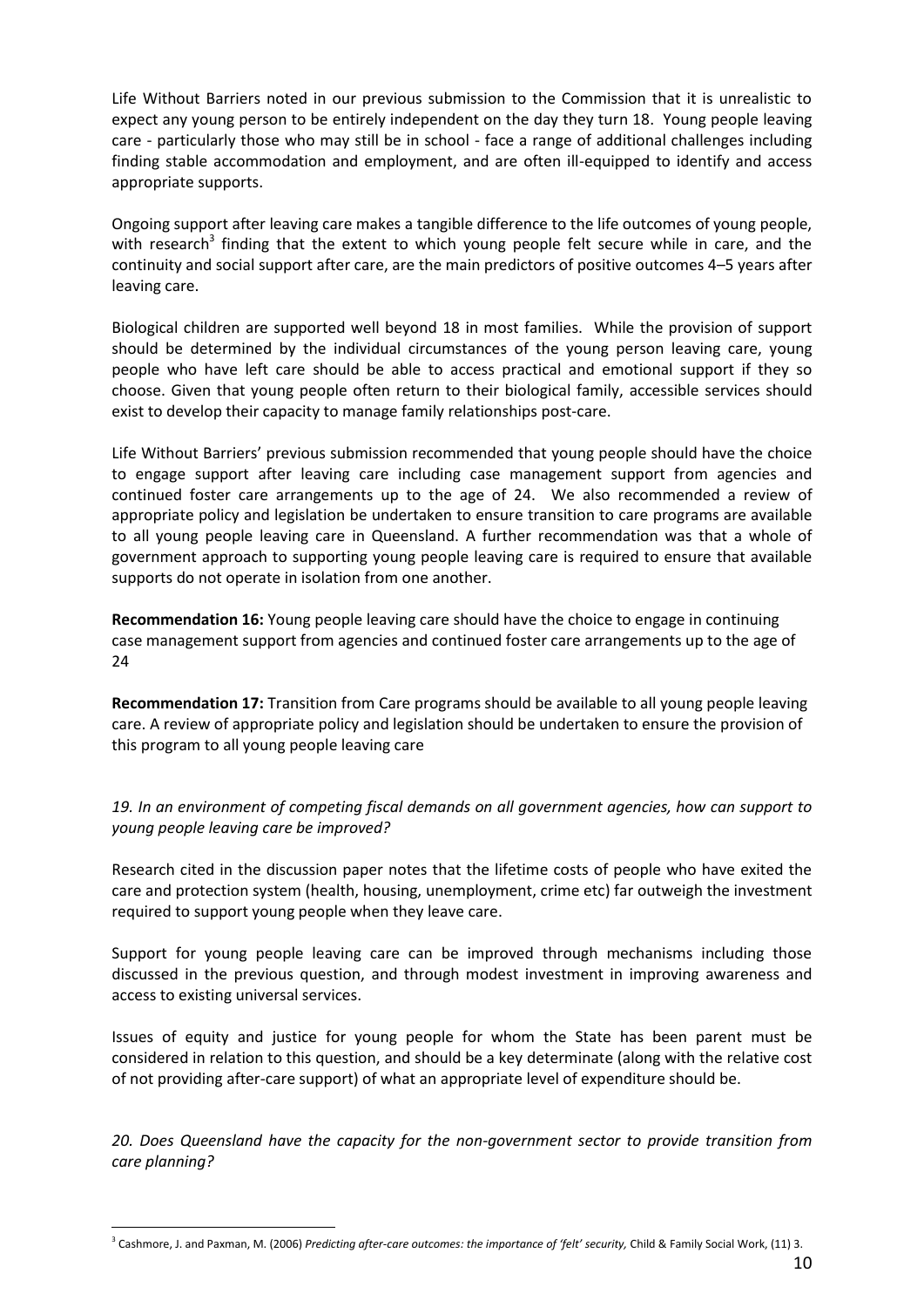The non-government sector in Queensland has the capacity to provide transition from care planning as evidenced by Life Without Barriers' and other Transition from Care programs. The flexibility of NGOs; their capacity to provide out of hours service; and their community connections are enablers that make them well placed to provide this service. The capacity of NGOs to provide transition from care planning is dependent on adequate funding, and as discussed above there is evidence to suggest that there is a sound economic rationale to support this investment.

# **Chapter 7: Addressing the over-representation of Aboriginal and Torres Strait Islander children**

# *21. What would be the most efficient and cost-effective way to develop Aboriginal and Torres Strait Islander child and family wellbeing services across Queensland?*

The over-representation of Aboriginal and Torres Strait Islander children and young people in the child protection system occurs due to a complex mix of factors, including the breakdown of traditional Indigenous parental structures resulting from the cumulative negative impacts of the stolen generation, institutionalisation and displacement.

The historical lack of genuine engagement with Aboriginal and Torres Strait Islander people has created a system that is not able to operate in the best interest of Aboriginal and Torres Strait Islander children and young people.

In order to improve outcomes for Aboriginal and Torres Strait Islander children and young people in the Queensland child protection system, it is of vital importance that government and service providers alike work to build the capacity of Aboriginal agencies. For Life Without Barriers, our approach to reconciliation centres on working effectively and responsibly with Aboriginal and Torres Strait Islander peoples, organisations and communities. This approach, guided by our Reconciliation Action Plan (RAP), has helped the organisation deepen its capacity to establish relationships with Aboriginal and Torres Strait Islander peoples and deliver services that are more culturally responsive.

To be effective, Aboriginal and Torres Strait Islander child and family wellbeing services have to be developed on a community by community basis. While this needs to be supported by government and the broader sector, it must come from within Aboriginal communities and hence the resulting models are likely to differ.

**Recommendation 18:** That government and the broader sector work collaboratively to build the capacity of Aboriginal agencies

# **Chapter 8: Workforce development**

# *26. Should child safety officers be required to hold tertiary qualifications in social work, psychology or human services?*

The notion of opening up child protection roles to those with less than a degree qualification is of concern and will impact on the professional aspects of the role. The education system for example does not consider having non-teaching staff take on a major teaching role. One approach to address the shortage of qualified staff has been to recruit professionals from backgrounds such as teaching and policing into child protection roles, with appropriate training. While it is difficult to evaluate the relative performance of staff from these backgrounds, anecdotally it has been observed that the different philosophical and practice background of these staff can be reflected in practice and decision-making.

**Recommendation 19:** That child safety officers be required to hold tertiary qualifications, ideally in social work, psychology or human services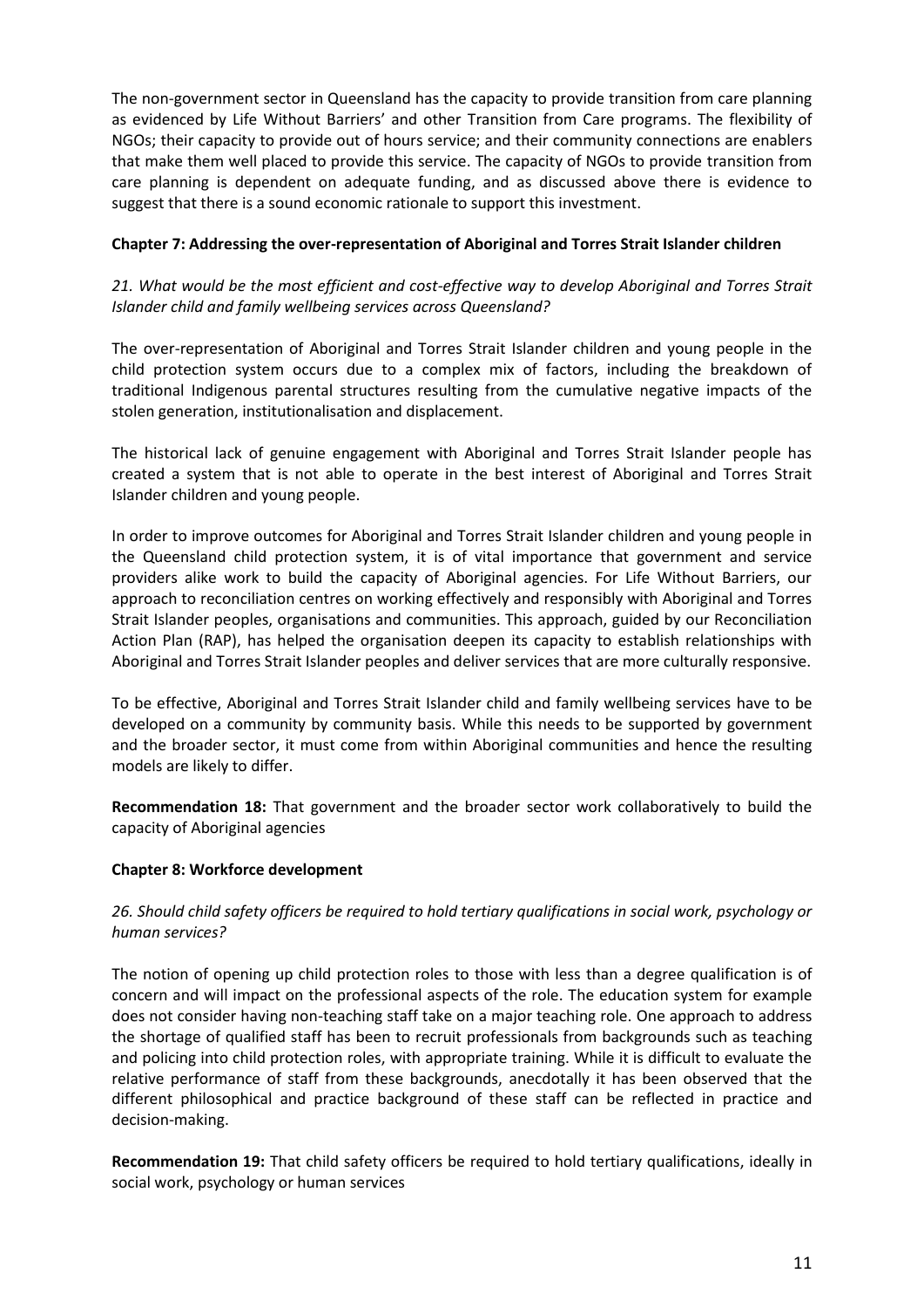**Recommendation 20:** That where a child safety officer holds a relevant degree, other than in social work, psychology or human services, that ongoing training and supervision be provided

*27. Should there be an alternative Vocational Education and Training pathway for Aboriginal and Torres Strait Islander workers to progress towards a child safety officer role to increase the number of Aboriginal and Torres Strait Islander child safety officers in the workforce? Or should this pathway be available to all workers?*

While there should be an alternative Vocational Education and Training pathway for Aboriginal and Torres Strait Islander workers to progress towards a child safety officer role, accompanying it would need to be strict attention to overall suitability for this work.

Life Without Barriers' recommendations from the previous consultation to introduce stronger links to training and career development for Aboriginal and Torres Strait Islander staff are equally relevant to this question:

**Recommendation 21:** Development of formal mentoring programs for Aboriginal and Torres Strait Islander staff

**Recommendation 22:** Development of a wider range of additional induction training programs relevant to Aboriginal and Torres Strait Islander staff

**Recommendation 23:** Development of formal mechanisms to identify, support and transition staff to management positions

*31. In line with other jurisdictions in Australia and Closing the gap initiatives, should there be an increase in Aboriginal and Torres Strait Islander employment targets within Queensland's child protection sector?*

As recommended in Life Without Barriers' previous submission to the Commission, there should be state-wide, concentrated initiatives to recruit Aboriginal and Torres Strait Islander staff and carers into the child protection system. This should be undertaken as a collaborative endeavour between the government and non-government sector, specifically including organisations that are Recognised Entities.

Under Life Without Barriers' Reconciliation Action Plan 2012-2015 the organisation has committed to increasing the number of Aboriginal and Torres Strait Islander staff across all roles and levels by 10 percent over three years. Similar commitments to increase Aboriginal representation in the workforce are being made by NGOs and organisations in other sectors and should equally be pursued in Queensland's child protection sector.

**Recommendation 24:** That Aboriginal and Torres Strait Islander employment targets within Queensland's child protection sector be increased and accompanied by state-wide, concentrated initiatives to recruit Aboriginal and Torres Strait Islander staff and carers into the child protection system

# **Oversight and complaints mechanisms**

*32. Are the department's oversight mechanisms – performance reporting, monitoring and complaints handling – sufficient and robust to provide accountability and public confidence? If not, why not?*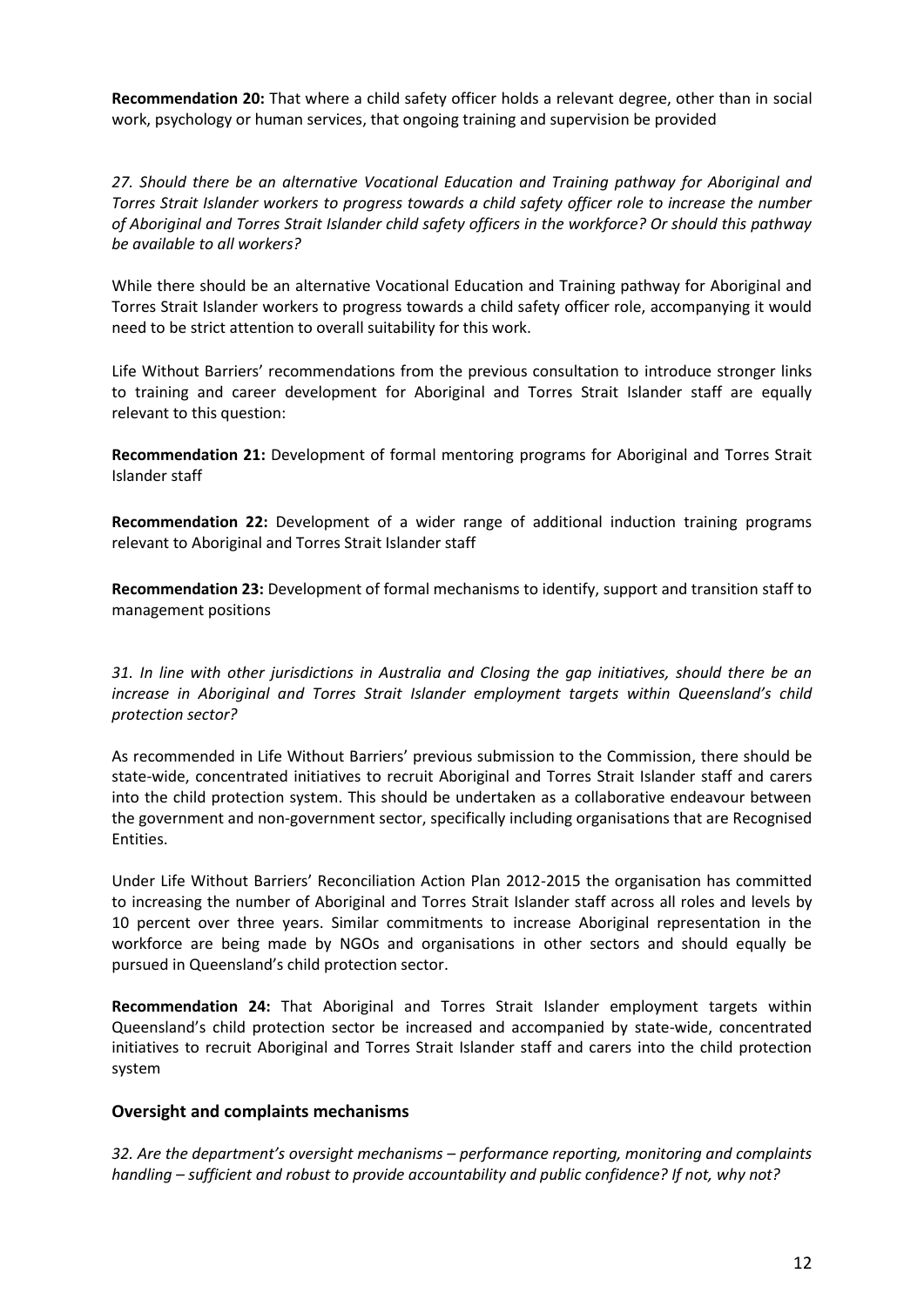*33. Do the quality standards and legislated licensing requirements, with independent external assessment, provide the right level of external checks on the standard of care provided by nongovernment organisations?*

*36. Do the current oversight mechanisms provide the right balance of scrutiny without unduly affecting the expertise and resources of those government and non-government service providers which offer child protection services?*

Current oversight mechanisms are cumbersome, and costly to administer and use. As a result staff spend a disproportionate amount of time making sure they are compliant, rather than focusing on client needs or outcomes frameworks. It is frustrating for qualified professionals to spend such a large proportion of their time accounting for interactions/actions with clients and many staff have reported that the over use of process- driven accountability mechanisms negatively impacts on their job satisfaction. The length of time taken for probity is as a whole too long and this and other processes could be streamlined.

Existing standards, licensing and external assessment have become focused on checks which measure whether a task has been completed or not. What should be being measured is the quality of services and the outcomes that they are achieving.

Life Without Barriers' makes the following recommendations:

**Recommendation 25:** That departmental licensing and monitoring requirements and structures be streamlined, and that a review of duplication and inefficiency be undertaken, including:

- Consolidating licensing where agencies provide multiple programs across one region
- Using a developmental model of monitoring, where all stakeholders relevant to the client meet to discuss issues and progress as a single point
- Consulting with OOHC services and relevant peak bodies about ways to operationalise the Human Services Quality Framework in respect to the requirements set by child protection legislation and the way in which independent assessment will be conducted
- Reviewing the current system for criminal history and suitability checks for licensed care services, with the goal to reduce waiting times and duplicated systems for suitability approval, and assess the effectiveness of the current system
- Reviewing and implementing updated training and procedures for Community Resource Officers (CRO) to support a more consistent approach to Licensed Care Services across regions.

# **Chapter 11: Funding for the child protection system**

# *46. Where in the child protection system can savings or efficiencies be identified?*

A key mechanism through which significant efficiencies could be achieved within the child protection system is the streamlining of departmental licensing and monitoring requirements and structures, and a review of duplication and inefficiency, as outlined in the above recommendation.

# **Chapter 12: Conclusion**

# *47. What other changes might improve the effectiveness of Queensland's child protection system?*

As noted in the discussion paper there is a growing recognition within government and NGOs of the value of early intervention services. It is also noted that Queensland has historically underinvested in secondary (including early intervention) services, a flaw recognised in past inquiries including the Forde Inquiry and Crime and Misconduct Commission Inquiry.